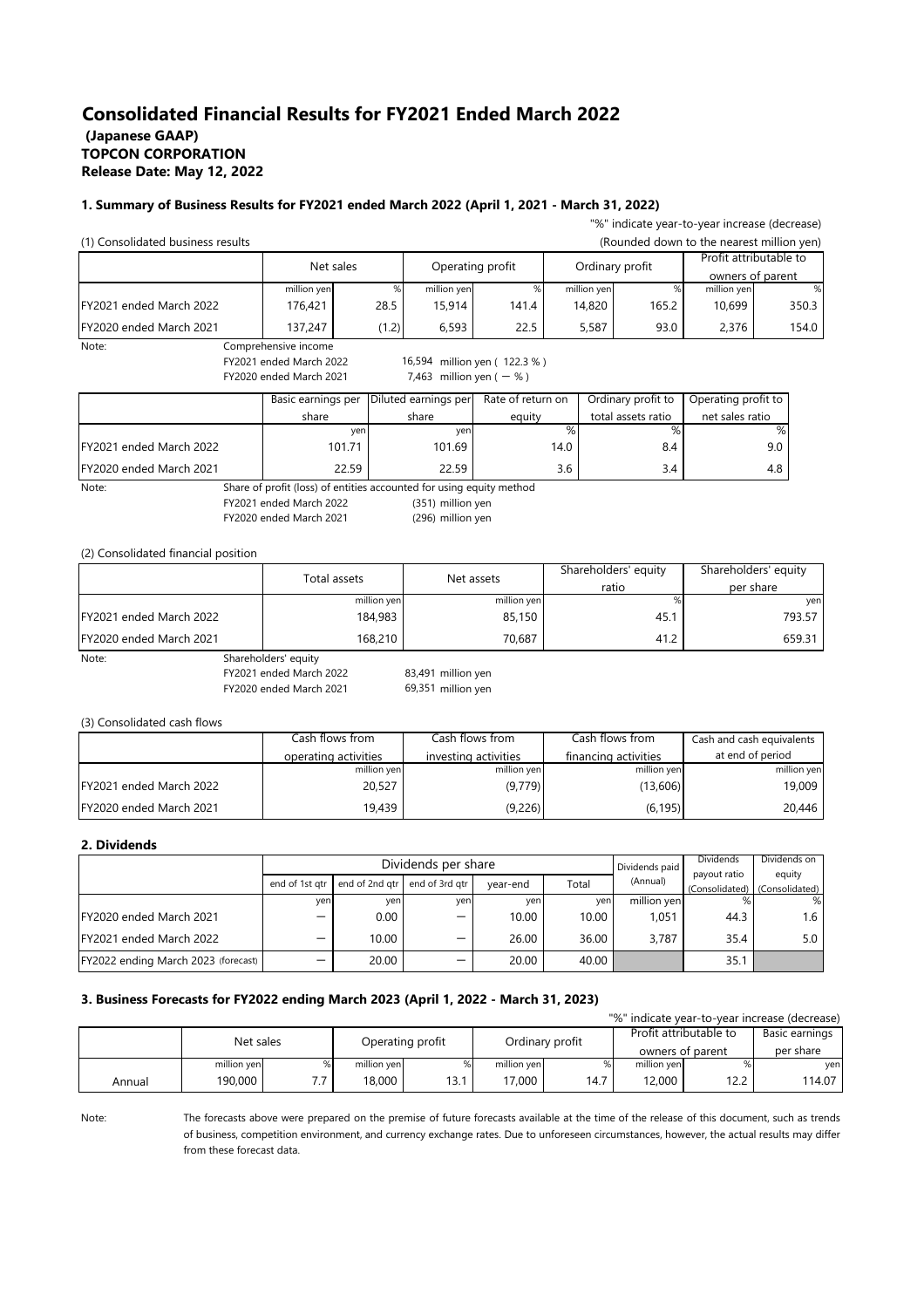# Consolidated financial statements

## Consolidated balance sheets

|                                                                      |                  | (Unit: million yen) |
|----------------------------------------------------------------------|------------------|---------------------|
|                                                                      | FY2020           | FY2021              |
| Assets                                                               | ended March 2021 | ended March 2022    |
| Current assets                                                       |                  |                     |
| Cash and deposits                                                    | 20,815           | 20,124              |
| Notes and accounts receivable - trade                                | 42,028           | 45,864              |
| Merchandise and finished goods                                       | 17,570           | 19,510              |
| Work in process                                                      | 1,537            | 1,805               |
| Raw materials and supplies                                           | 13,298           | 18,309              |
| Other                                                                | 9,665            | 10,658              |
| Allowance for doubtful accounts                                      | (2,973)          | (2,232)<br>114,041  |
| Total current assets<br>Non-current assets                           | 101,942          |                     |
| Property, plant and equipment                                        |                  |                     |
| Buildings and structures, net                                        | 9,051            | 9,679               |
| Machinery, equipment and vehicles, net                               | 3,204            | 3,670               |
| Land                                                                 | 3,363            | 3,723               |
| Leased assets, net                                                   | 2,161            | 2,689               |
| Construction in progress                                             | 541              | 952                 |
| Other, net                                                           | 4,197            | 4,146               |
| Total property, plant and equipment                                  | 22,520           | 24,863              |
| Intangible assets                                                    |                  |                     |
| Goodwill<br>Software                                                 | 9,307<br>10,568  | 9,741<br>9,620      |
| Other                                                                | 8,079            | 10,552              |
| Total intangible assets                                              | 27,955           | 29,914              |
| Investments and other assets                                         |                  |                     |
| Investment securities                                                | 4,407            | 3,711               |
| Long-term loans receivable                                           | 358              | 352                 |
| Deferred tax assets                                                  | 9,873            | 10,821              |
| Other                                                                | 1,168            | 1,294               |
| Allowance for doubtful accounts                                      | (14)             | (14)                |
| Total investments and other assets                                   | 15,792           | 16,164              |
| Total non-current assets                                             | 66,268           | 70,942              |
| Total assets                                                         | 168,210          | 184,983             |
| Liabilities<br><b>Current liabilities</b>                            |                  |                     |
| Notes and accounts payable - trade                                   | 12,880           | 15,687              |
| Short-term borrowings                                                | 12,530           | 5,586               |
| Lease liabilities                                                    | 1,357            | 1,415               |
| Accrued expenses                                                     | 12,375           | 15,013              |
| Income taxes payable                                                 | 1,005            | 2,152               |
| Provision for product warranties                                     | 1,009            | 1,444               |
| Current portion of bonds payable                                     |                  | 10,000              |
| Other                                                                | 7,902            | 10,095              |
| Total current liabilities                                            | 49,062           | 61,394              |
| Non-current liabilities                                              |                  |                     |
| Bonds payable<br>Long-term borrowings                                | 30,000<br>5,162  | 20,000<br>2,547     |
| Lease liabilities                                                    | 3,937            | 3,812               |
| Deferred tax liabilities                                             | 3,049            | 4,247               |
| Provision for retirement benefits for directors (and other officers) | 51               | 59                  |
| Retirement benefit liability                                         | 4,582            | 4,333               |
| Other                                                                | 1,677            | 3,438               |
| Total non-current liabilities                                        | 48,460           | 38,438              |
| <b>Total liabilities</b>                                             | 97,522           | 99,833              |
| Net assets                                                           |                  |                     |
| Shareholders' equity                                                 |                  |                     |
| Share capital<br>Capital surplus                                     | 16,697           | 16,706              |
| Retained earnings                                                    | 20,599<br>37,074 | 20,608<br>45,670    |
| Treasury shares                                                      | (3, 170)         | (3, 171)            |
| Total shareholders' equity                                           | 71,200           | 79,813              |
| Accumulated other comprehensive income                               |                  |                     |
| Valuation difference on available-for-sale securities                | 1,095            | 900                 |
| Deferred gains or losses on hedges                                   | (14)             | (72)                |
| Foreign currency translation adjustment                              | (2,360)          | 3,088               |
| Remeasurements of defined benefit plans                              | (569)            | (238)               |
| Total accumulated other comprehensive income                         | (1,849)          | 3,677               |
| Share acquisition rights                                             | 67               | 67                  |
| Non-controlling interests                                            | 1,269            | 1,591               |
| Total net assets                                                     | 70,687           | 85,150              |
| Total liabilities and net assets                                     | 168,210          | 184,983             |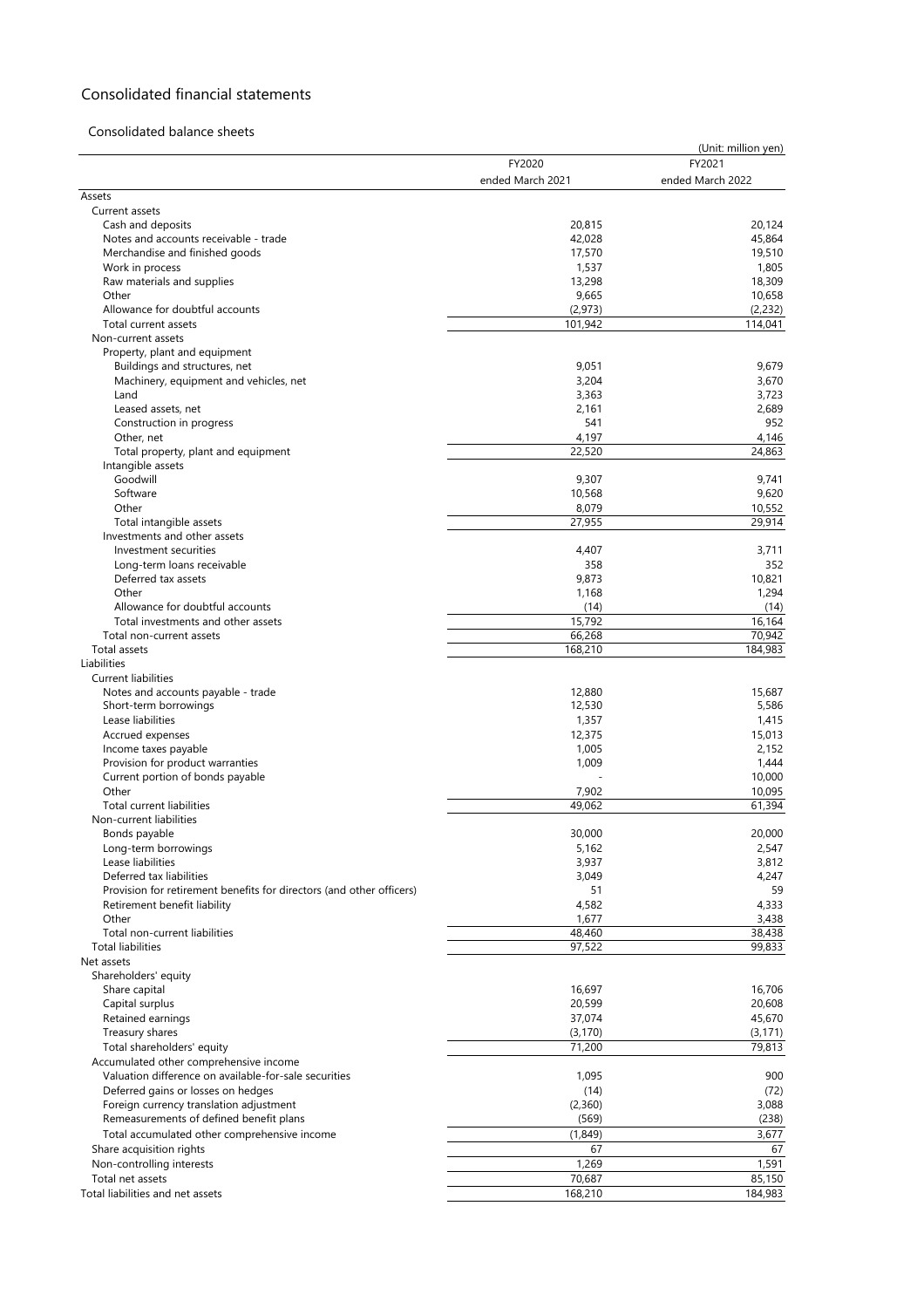## Consolidated statements of income

|                                                             |                  | (Unit: million yen) |
|-------------------------------------------------------------|------------------|---------------------|
|                                                             | FY2020           | FY2021              |
|                                                             | ended March 2021 | ended March 2022    |
| Net sales                                                   | 137,247          | 176,421             |
| Cost of sales                                               | 69,351           | 86,328              |
| Gross profit                                                | 67,895           | 90,093              |
| Selling, general and administrative expenses                | 61,301           | 74,178              |
| Operating profit                                            | 6,593            | 15,914              |
| Non-operating income                                        |                  |                     |
| Interest income                                             | 92               | 79                  |
| Dividend income                                             | 54               | 47                  |
| Foreign exchange gains                                      |                  | 235                 |
| Reversal of allowance for doubtful accounts                 |                  | 492                 |
| Gain on valuation of investment securities                  | 97               |                     |
| Gain on extinguishment of debts                             | 138              |                     |
| Subsidy income                                              | 142              |                     |
| Other                                                       | 323              | 315                 |
| Total non-operating income                                  | 849              | 1,170               |
| Non-operating expenses                                      |                  |                     |
| Interest expenses                                           | 601              | 459                 |
| Interest expenses on other liabilities                      |                  | 157                 |
| Share of loss of entities accounted for using equity method | 296              | 351                 |
| Loss on valuation of investment securities                  |                  | 387                 |
| Compensation expenses                                       |                  | 215                 |
| Foreign exchange losses                                     | 179              |                     |
| Other                                                       | 776              | 694                 |
| Total non-operating expenses                                | 1,855            | 2,265               |
| Ordinary profit                                             | 5,587            | 14,820              |
| Extraordinary income                                        |                  |                     |
| Subsidy income                                              |                  | 495                 |
| Total extraordinary income                                  |                  | 495                 |
| Extraordinary losses                                        |                  |                     |
| Impairment losses                                           | 91               | 670                 |
| Free repair expense                                         | 125              |                     |
| Extra retirement payments                                   | 334              |                     |
| Business structure reform expenses                          | 115              |                     |
| Total extraordinary losses                                  | 667              | 670                 |
| Profit before income taxes                                  | 4,919            | 14,645              |
| Income taxes - current                                      | 2,065            | 4,399               |
| Income taxes - deferred                                     | 365              | (701)               |
| Total income taxes                                          | 2,430            | 3,698               |
| Profit                                                      | 2,489            | 10,946              |
| Profit attributable to non-controlling interests            | 113              | 247                 |
| Profit attributable to owners of parent                     | 2,376            | 10,699              |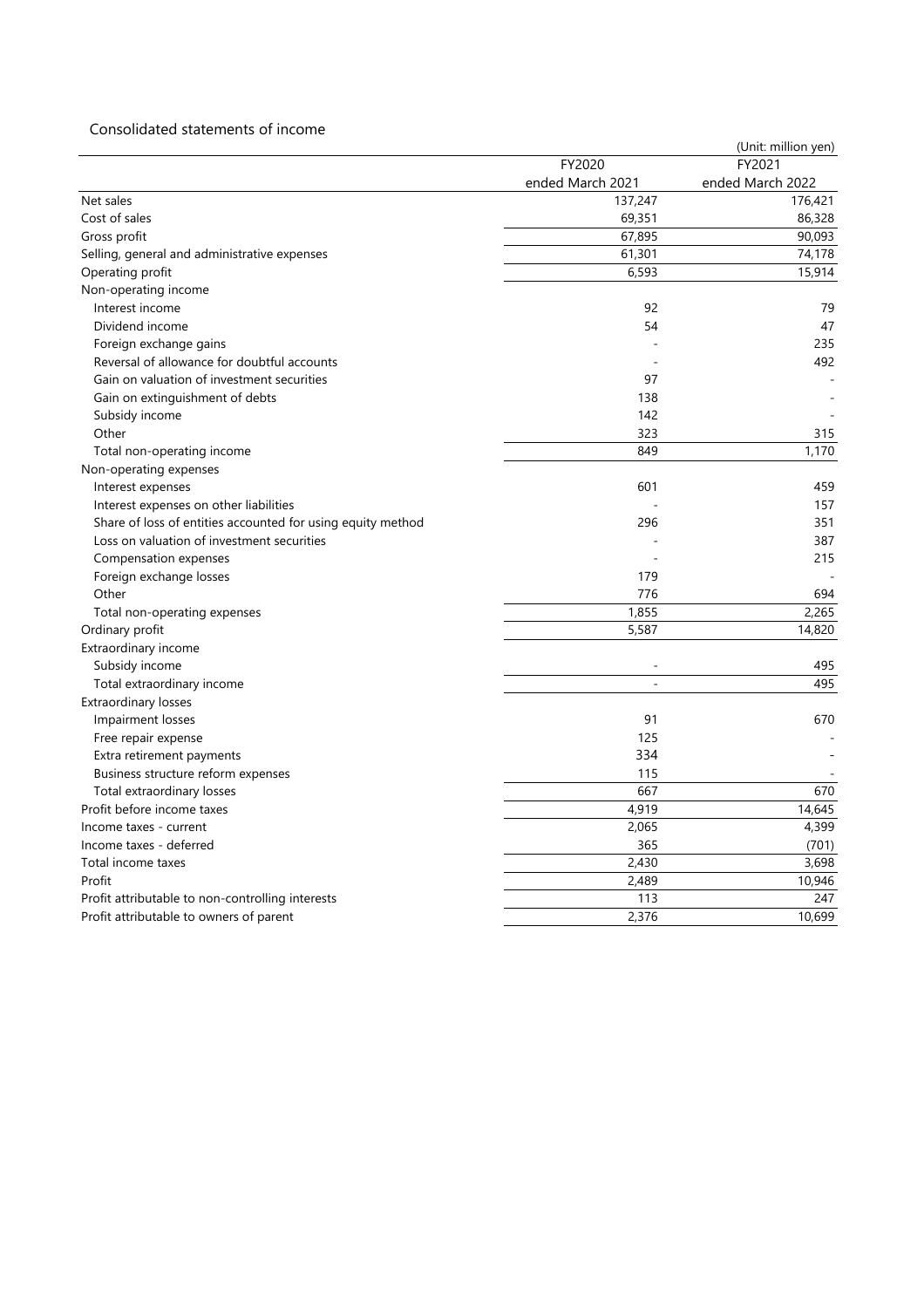## Consolidated statements of cash flows

|                                                                                  |                  | (Unit: Million Yen) |
|----------------------------------------------------------------------------------|------------------|---------------------|
|                                                                                  | FY2020           | FY2021              |
|                                                                                  | ended March 2021 | ended March 2022    |
| Cash flows from operating activities                                             |                  |                     |
| Profit before income taxes                                                       | 4,919            | 14,645              |
| Depreciation                                                                     | 7,416            | 7,763               |
| Amortization of goodwill                                                         | 1,858            | 1,912               |
| Increase (decrease) in allowance for doubtful accounts                           | 304              | (964)               |
| Interest and dividend income                                                     | (146)            | (126)               |
| Interest expenses                                                                | 601              | 459                 |
| Loss on retirement of property, plant and equipment                              | 39               | 21                  |
| Share of loss (profit) of entities accounted for using equity method             | 296              | 351                 |
| Loss (gain) on valuation of investment securities                                | 89               |                     |
| Subsidy income                                                                   |                  | (495)               |
| Impairment losses                                                                | 91               | 670                 |
| Free repair expense                                                              | 125              |                     |
| Extra retirement payments                                                        | 334              |                     |
| Decrease (increase) in retirement benefit asset                                  | 110              | 36                  |
| Increase (decrease) in retirement benefit liability                              | (65)             | 111                 |
| Decrease (increase) in trade receivables                                         | (461)            | (550)               |
| Decrease (increase) in inventories                                               | 4,043            | (4,320)             |
| Decrease (increase) in prepaid expenses                                          | (328)            | 81                  |
| Increase (decrease) in trade payables                                            | (244)            | 1.976               |
| Increase (decrease) in accrued expenses                                          | 2,677            | 923                 |
| Other, net                                                                       | 740              | 1,684               |
| Subtotal                                                                         | 22,402           | 24,179              |
| Interest and dividends received                                                  | 163              | 155                 |
| Interest paid                                                                    | (589)            | (456)               |
| Extra retirement payments                                                        | (309)            |                     |
| Income taxes paid                                                                | (2,227)          | (3, 351)            |
| Net cash provided by (used in) operating activities                              | 19,439           | 20,527              |
| Cash flows from investing activities                                             |                  |                     |
| Payments into time deposits                                                      | (56)             | (737)               |
| Proceeds from withdrawal of time deposits                                        | 56               | 56                  |
| Purchase of property, plant and equipment                                        | (5,262)          | (4,943)             |
| Proceeds from sale of property, plant and equipment                              | 173              | 110                 |
| Purchase of intangible assets                                                    | (4,653)          | (2, 723)            |
| Purchase of investment securities                                                | (1, 383)         | (229)               |
| Proceeds from sale of investment securities                                      | 149              | 82                  |
| Purchase of shares of subsidiaries resulting in change in scope of consolidation | ä,               | (1,651)             |
| Payments for acquisition of businesses                                           | (44)             | (118)               |
| Proceeds from sale of businesses                                                 | 1,412            |                     |
| Decrease (increase) in short-term loans receivable                               | 71               | (0)                 |
| Long-term loan advances                                                          | (4)              | (7)                 |
| Proceeds from collection of long-term loans receivable                           | 321              | 25                  |
| Subsidies received                                                               |                  | 495                 |
| Other, net                                                                       | (6)              | (137)               |
| Net cash provided by (used in) investing activities                              | (9,226)          | (9,779)             |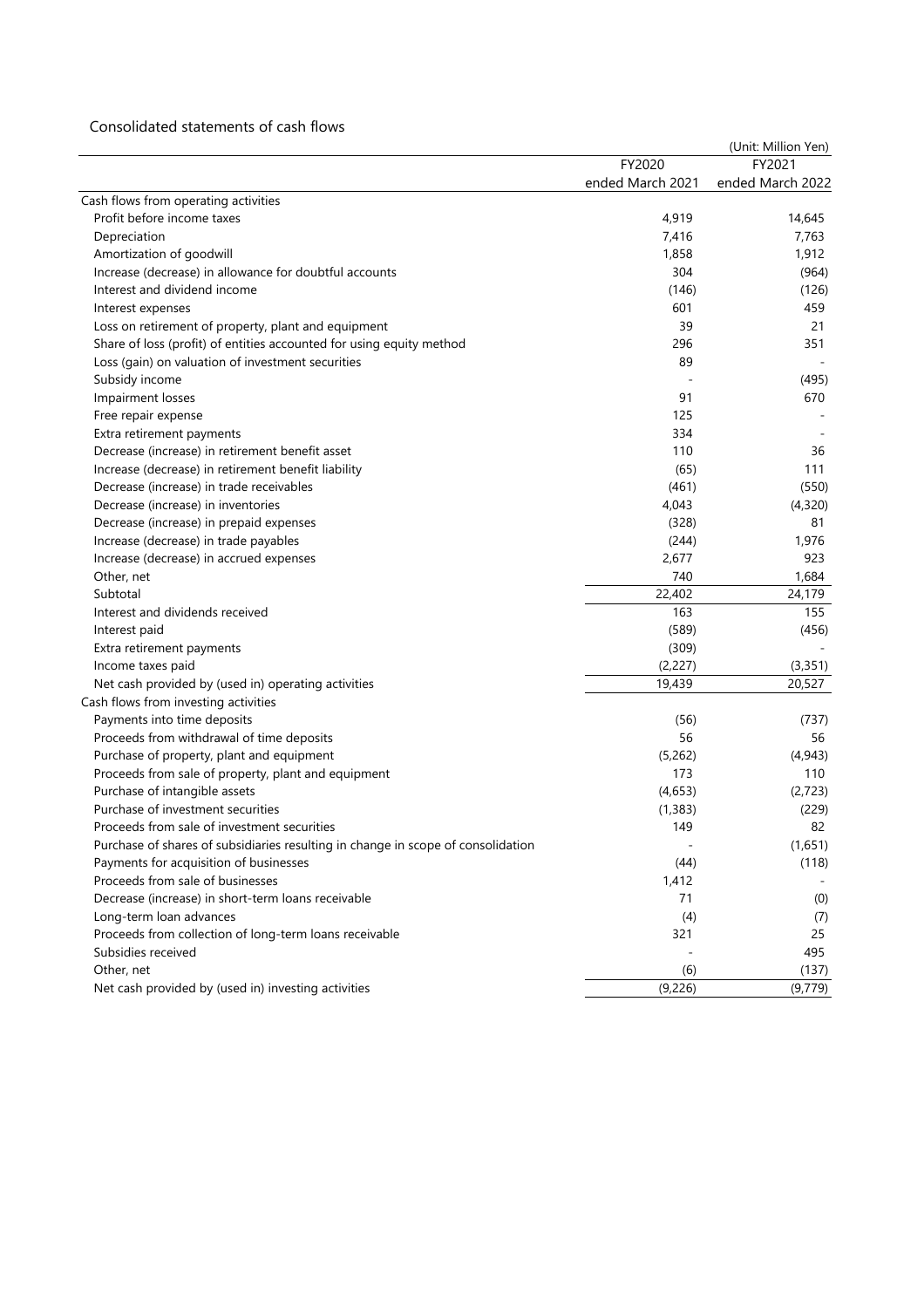| Cash flows from financing activities                                                              |           |          |
|---------------------------------------------------------------------------------------------------|-----------|----------|
| Net increase (decrease) in short-term borrowings                                                  | (12, 244) | (7, 954) |
| Proceeds from long-term borrowings                                                                | 2,248     |          |
| Repayments of long-term borrowings                                                                | (3,376)   | (1,905)  |
| Proceeds from issuance of bonds                                                                   | 20,000    |          |
| Redemption of bonds                                                                               | (10,000)  |          |
| Purchase of treasury shares                                                                       | (0)       | (0)      |
| Dividends paid                                                                                    | (1,051)   | (2, 103) |
| Dividends paid to non-controlling interests                                                       | (31)      | (34)     |
| Repayments of lease liabilities                                                                   | (1,509)   | (1,607)  |
| Proceeds from sale of shares of subsidiaries not resulting in change in<br>scope of consolidation | 28        |          |
| Purchase of shares of subsidiaries not resulting in change in scope of consolidation              | (139)     |          |
| Other, net                                                                                        | (119)     |          |
| Net cash provided by (used in) financing activities                                               | (6, 195)  | (13,606) |
| Effect of exchange rate change on cash and cash equivalents                                       | 645       | 1,420    |
| Net increase (decrease) in cash and cash equivalents                                              | 4,662     | (1,437)  |
| Cash and cash equivalents at beginning of period                                                  | 15,784    | 20,446   |
| Cash and cash equivalents at end of period                                                        | 20,446    | 19,009   |